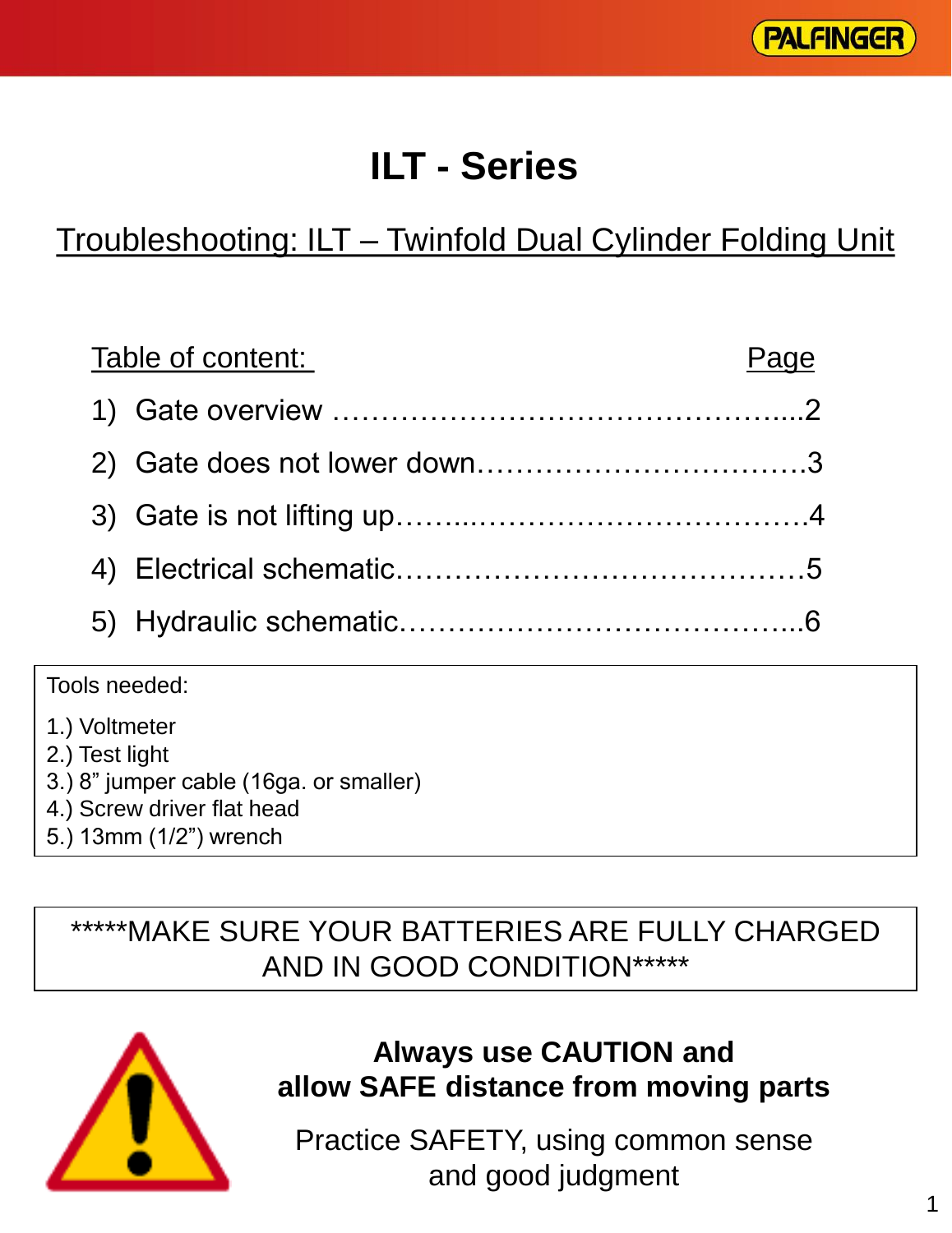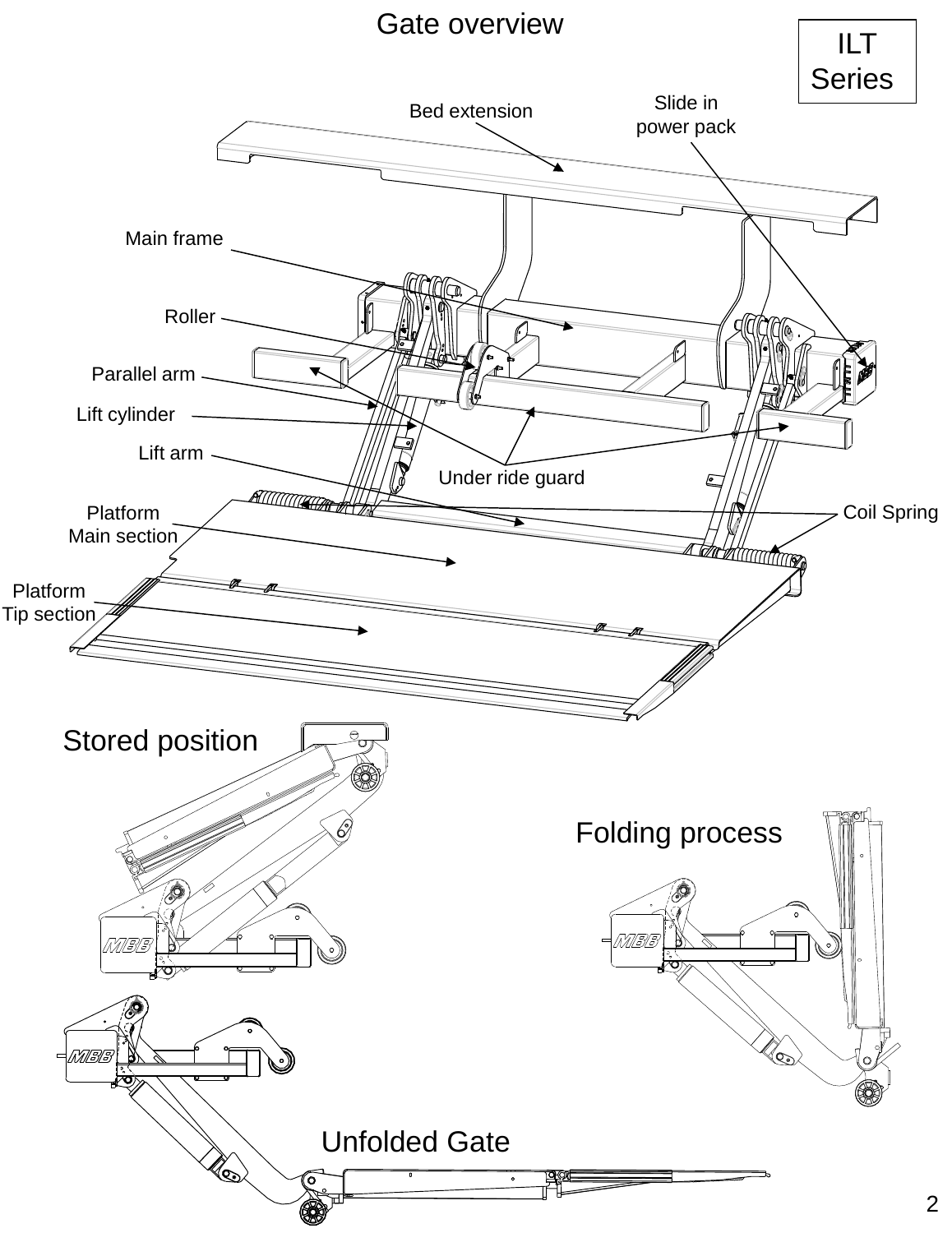

ILT

Series

# 1) GATE DOES NOT LOWER DOWN

## 1.1) Check Battery Power

- a) Check if Cab Cut of switch is pulled out "ON" position
- b) Check resettable Circuit Breaker on top of batteries  $\rightarrow$  Push Reset Tab back in, if popped out
- b) Check fuse at pump & motor (qty 1) inside Main tube on passenger side behind rubber cover
- c) Start truck and run engine in fast idle for charging the battery  $\rightarrow$  if lift gate starts working, recharge batteries  $\rightarrow$  test batteries and truck/trailer charging system
- d) Check for a solid ground connection from the motor post to the main frame of the lift gate

## 1.2) Check controls

- a) Check the valves at the cylinders visually for mechanical damage bent or broken ??
- b) Open up rubber cover on passenger side to get access to the hydraulic power unit, unscrew the hex head bolt to slide out the power unit and unplug red cable #2 with the inline fuse.
- c) Unplug cable #6 to both 2 wire release valve harnesses.
- d) Connect female end #2 and male end #6 to energize release valves.
	- a) Gate is lowering down check switch and grey 3 wire harness to switch for damaged spots
	- b) Gate is not lowering down
		- a) Check both release valve wires for damaged spots
		- b) Unscrew plugs of valves stick voltmeter or test light into connectors and hit the down function - each valve at a time.
			- a) See light or read voltage cable is ok
			- b) See no light or 0 V damaged wire
		- c) Remove plastic cap of release valves keep coil in place and hold a screwdriver close to steel valve stem while hitting the down function – screwdriver did not get magnetically pulled towards valve steam, bad coil.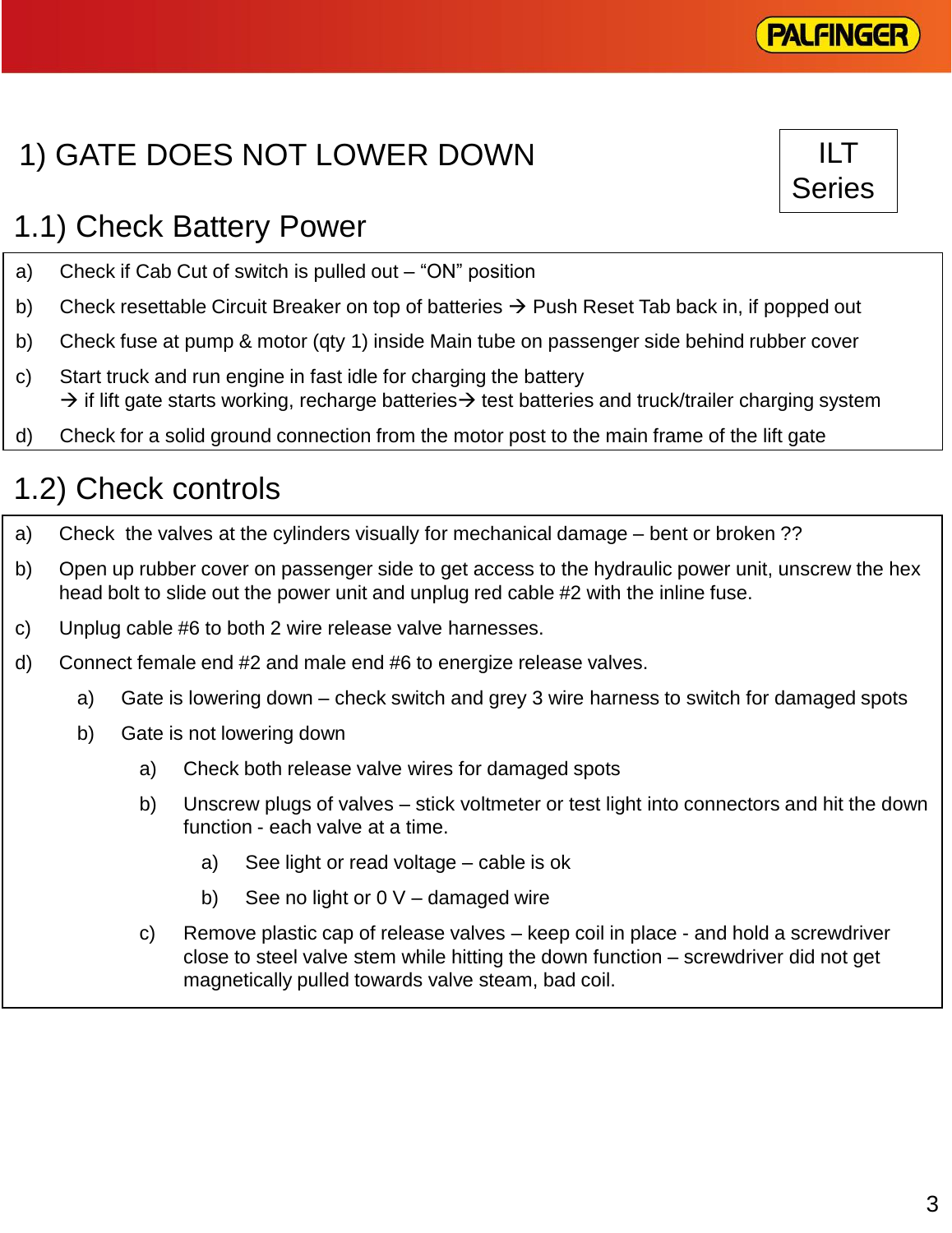# 1) GATE DOES NOT LIFT UP

## 1.1) Check Battery Power

- a) Check if Cab Cut of switch is pulled out "ON" position
- b) Check resettable Circuit Breaker on top of batteries  $\rightarrow$  Push Reset Tab back in, if popped out
- b) Check fuse at pump & motor (qty 1) inside main tube on passenger side behind rubber cover
- c) Start truck and run engine in fast idle for charging the battery  $\rightarrow$  if lift gate starts working, recharge batteries  $\rightarrow$  test batteries and truck/trailer charging system
- d) Check for a solid ground connection from the motor post to main frame of the lift gate

# 1.2) Check controls

- a) Check the valves at the cylinders visually for mechanical damage bent or broken ??
- b) Open up rubber cover on passenger side to get access to the hydraulic power unit, unscrew the hex head bolt to slide out the power unit and unplug red cable #2 with the inline fuse.
- c) Jump female end #2 to small positive connector (switch cable #5 attached) on motor solenoid.

WARNING – Do not stay between platform and truck body – gate will raise up

- d) Gate is raising up check switch and grey 3 wire harness to switch for damaged spots
	- a) Gate is not raising up
		- a) Check motor solenoid for proper function hear clicking??
			- a) No clicking motor solenoid or thermo switch at motor is bad
			- b) Hear clicking check for voltage on both big positive studs to ground
				- a) Have Voltage solenoid is ok
				- b) No voltage solenoid is not connecting internally bad solenoid
		- b) Motor solenoid is ok
			- a) Check for power on large positive motor stud
				- a) Have power bad motor or bad brushes
				- b) No power at motor stud Check connection to solenoid





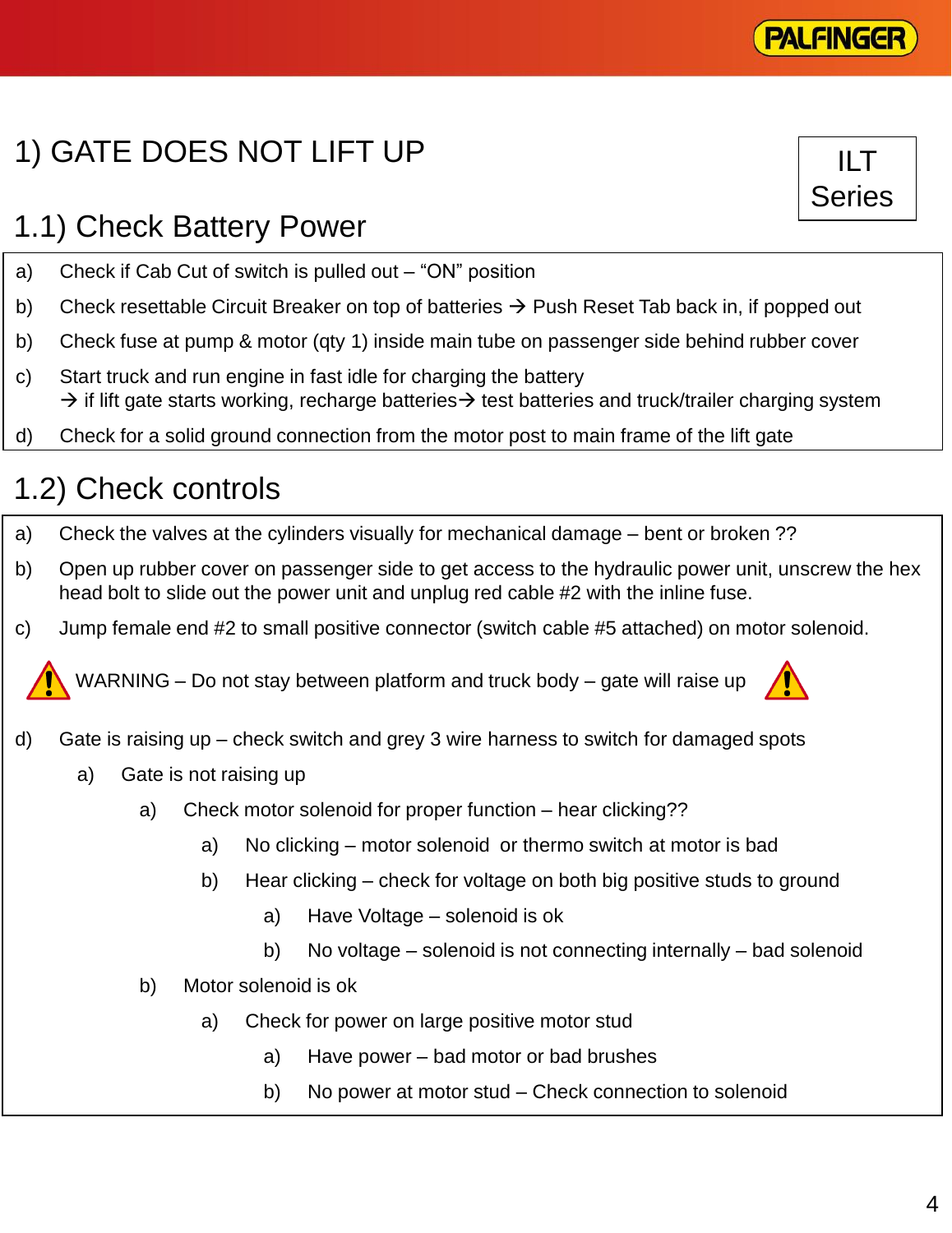### Electrical schematic